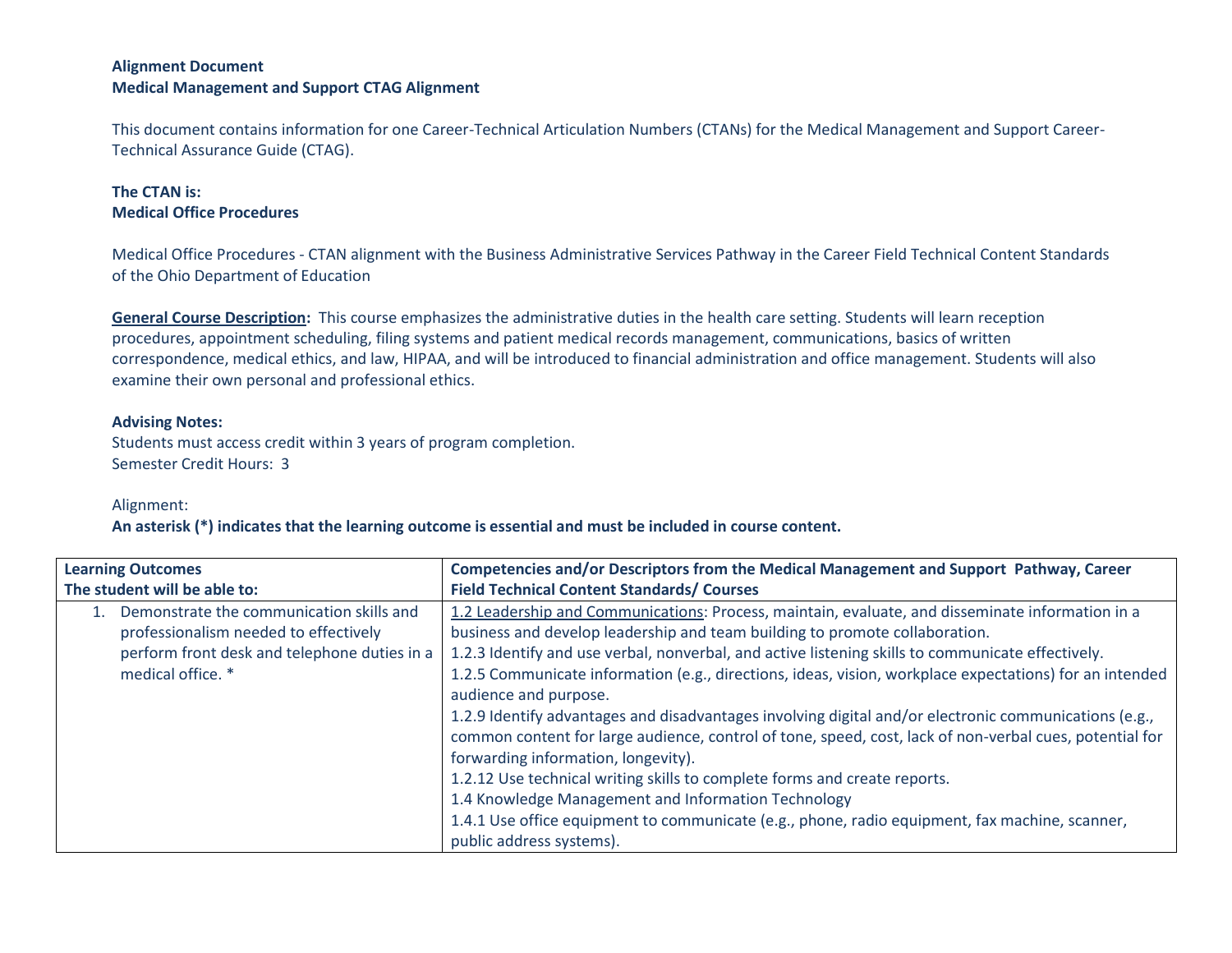|                                                  | 3.1 Customer Relations: Apply techniques, strategies, and tools to develop, maintain, and grow               |
|--------------------------------------------------|--------------------------------------------------------------------------------------------------------------|
|                                                  | positive internal and external customer, or client, relationships.                                           |
|                                                  | 3.1.5 Maintain confidentiality or privacy of internal and external customers.                                |
|                                                  | 3.1.6 Reinforce company's image and culture to exhibit the business's brand promise.                         |
|                                                  | 3.1.7 Describe the scope of customer-relationship management to show its contribution to business.           |
|                                                  | 3.1.10 Confer with patients about their rights and responsibilities as stated in the Patient Bill of Rights, |
|                                                  | the legal ownership of medical records, advanced directives, and informed consent.                           |
|                                                  | 8.6 Medical Operations: Develop foundational skills and knowledge to execute the operational                 |
|                                                  | processes in medical offices.                                                                                |
|                                                  | 8.6.1 Register, screen, and direct patients and non-patient visitors                                         |
|                                                  | 8.6.4 Recognize and respond to medical emergencies based on protocols, standard triage procedures,           |
|                                                  | and first aid and cardiopulmonary resuscitation (CPR) practices.                                             |
|                                                  | 8.6.5 Conduct telephone triage procedures to obtain information required to identify urgency of needs        |
|                                                  | and properly direct phone calls.                                                                             |
| Develop effective verbal and written<br>2.       | 1.2 Leadership and Communications: Process, maintain, evaluate, and disseminate information in a             |
| communication techniques appropriate for         | business and develop leadership and team building to promote collaboration.                                  |
| diverse environments. *                          | 1.2.5 Communicate information (e.g., directions, ideas, vision, workplace expectations) for an intended      |
|                                                  | audience and purpose.                                                                                        |
|                                                  | 1.2.9 Identify advantages and disadvantages involving digital and/or electronic communications (e.g.,        |
|                                                  | common content for large audience, control of tone, speed, cost, lack of non-verbal cues, potential for      |
|                                                  | forwarding information, longevity).                                                                          |
|                                                  | 1.2.12 Use technical writing skills to complete forms and create reports.                                    |
| Apply active listening skills, and analyze<br>3. | 1.2 Leadership and Communications: Process, maintain, evaluate, and disseminate information in a             |
| communications to provide appropriate            | business and develop leadership and team building to promote collaboration.                                  |
| responses/feedback. *                            | 1.2.3 Identify and use verbal, nonverbal, and active listening skills to communicate effectively.            |
| Demonstrate empathy in communicating<br>4.       | 8.6 Medical Operations: Develop foundational skills and knowledge to execute the operational                 |
| with patients and their families, and use        | processes in medical offices.                                                                                |
| language/verbal skills that enable patients'     | 8.6.2 Adapt patient handling approach to address cultural needs of different patient groups (e.g.,           |
| understanding. *                                 | elderly, non-native English speaking).                                                                       |
| Demonstrate respect for diversity in<br>5.       | 8.6 Medical Operations: Develop foundational skills and knowledge to execute the operational                 |
| approaching patients and families. *             | processes in medical offices.                                                                                |
|                                                  | 8.6.2 Adapt patient handling approach to address cultural needs of different patient groups (e.g.,           |
|                                                  | elderly, non-native English speaking).                                                                       |
| Describe appointment management<br>6.            | 8.6 Medical Operations: Develop foundational skills and knowledge to execute the operational                 |
| systems.*                                        | processes in medical offices.                                                                                |
|                                                  | 8.6.10 Manage a scheduling and registration system (e.g., monitor patient flow, verify insurance             |
|                                                  | coverage, confirm appointments, process referrals).                                                          |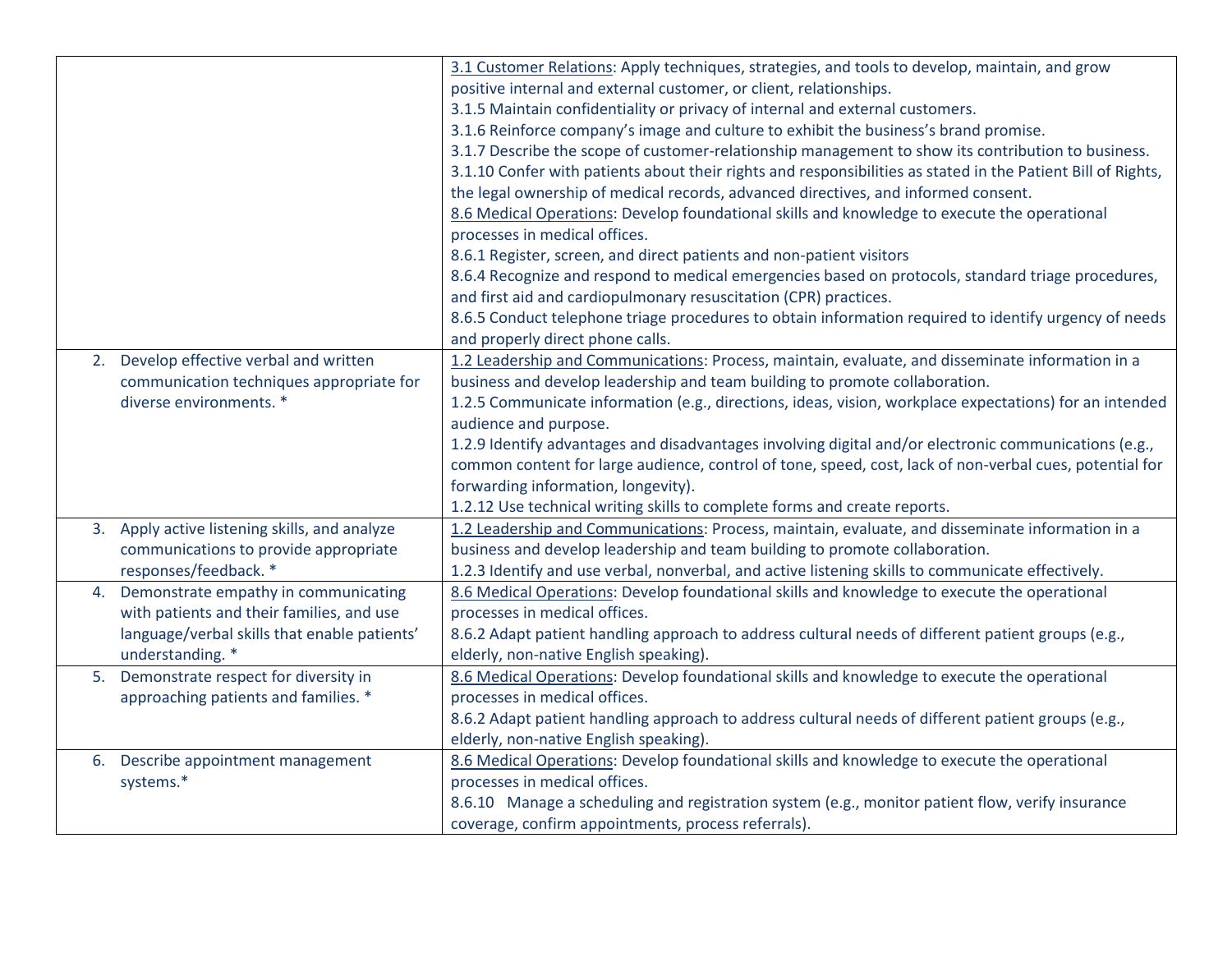| 7. | Demonstrate the use of an electronic            | 8.6 Medical Operations: Develop foundational skills and knowledge to execute the operational              |
|----|-------------------------------------------------|-----------------------------------------------------------------------------------------------------------|
|    | appointment management system using             | processes in medical offices.                                                                             |
|    | established office policies and protocols. *    | 8.6.3 Prepare data for a referring physician.                                                             |
|    |                                                 | 8.6.10 Manage a scheduling and registration system (e.g., monitor patient flow, verify insurance          |
|    |                                                 | coverage, confirm appointments, process referrals).                                                       |
|    |                                                 | 8.6.11 Complete and maintain the medical office credentialing process.                                    |
|    |                                                 | 8.6.12 Prepare for on-site inspection by credentialing authority.                                         |
|    | 8. Describe, identify, and explain the          | 4.3 Compliance: Develop compliance systems, processes and procedures used to manage compliance            |
|    | foundations of the U.S. law as it relates to    | risk across an organization.                                                                              |
|    | business practices within a medical facility. * | 4.3.3 Explain the elements of a compliance program and how requirements and expectations differ           |
|    |                                                 | across industry sectors (e.g., financial services, healthcare, consumer products, restaurants and food    |
|    |                                                 | and beverages, etc.).                                                                                     |
|    |                                                 | 4.3.5 Develop the elements of a basic compliance program to promote consistent behaviors (e.g.,           |
|    |                                                 | policies, procedures, training).                                                                          |
|    |                                                 | 4.3.7 Monitor compliance with organizational or departmental compliance policies and procedures           |
|    |                                                 | (e.g., continuing education requirements, prevention of fraudulent practices, record falsification or     |
|    |                                                 | alteration, patient or customer abuse, lack of follow-up).                                                |
|    |                                                 | 4.3.8 Identify strategies for managing professional liability and malpractice risks (e.g., incompetent or |
|    |                                                 | impaired physicians, unnecessary procedures, patient or customer misconduct, service or medical           |
|    |                                                 | errors, lack of training, poor documentation).                                                            |
| 9. | Demonstrate understanding of HIPAA rules        | 3.1 Customer Relations: Apply techniques, strategies, and tools to develop, maintain and grow positive    |
|    | in regard to confidentiality, privacy, and      | internal and external customer, or client, relationships.                                                 |
|    | release of patient information. *               | 3.1.5 Maintain confidentiality or privacy of internal and external customers.                             |
|    |                                                 | 3.1.10 Confer with patients about their rights and responsibilities as stated in the Patient Bill of      |
|    |                                                 | Rights, the legal ownership of medical records, advanced directives and informed consent.                 |
|    |                                                 | 4.3 Compliance: Develop compliance systems, processes and procedures used to manage compliance            |
|    |                                                 | risk across an organization.                                                                              |
|    |                                                 | 4.3.6 Analyze existing policies, procedures, and documents to ascertain compliance with regulatory        |
|    |                                                 | requirements (e.g., Centers for Medicare and Medicaid Services [CMS], Health Insurance Portability,       |
|    |                                                 | and Accountability Act [HIPAA]) and self-regulatory guidelines.                                           |
|    |                                                 |                                                                                                           |
|    | 10. Perform basic accounts receivable           | 8.6 Medical Operations: Develop foundational skills and knowledge to execute the operational              |
|    | procedures to demonstrate familiarity with      | processes in medical offices.                                                                             |
|    | billing methods, insurance claims processing,   | 8.6.3 Prepare data for a referring physician.                                                             |
|    | and preparing bank deposits and account         | 8.6.6 Determine the cause of denied insurance claims, and recommend follow-up actions to resolve          |
|    | reconciliation. *                               | claims.                                                                                                   |
|    |                                                 | 8.6.7 Process payments on accepted insurance claim, and post adjustments and write-offs                   |
|    |                                                 | 8.6.8 Initiate procedures to collect remaining balances (e.g., bill patient responsibility, initiate      |
|    |                                                 | secondary insurance claim).                                                                               |